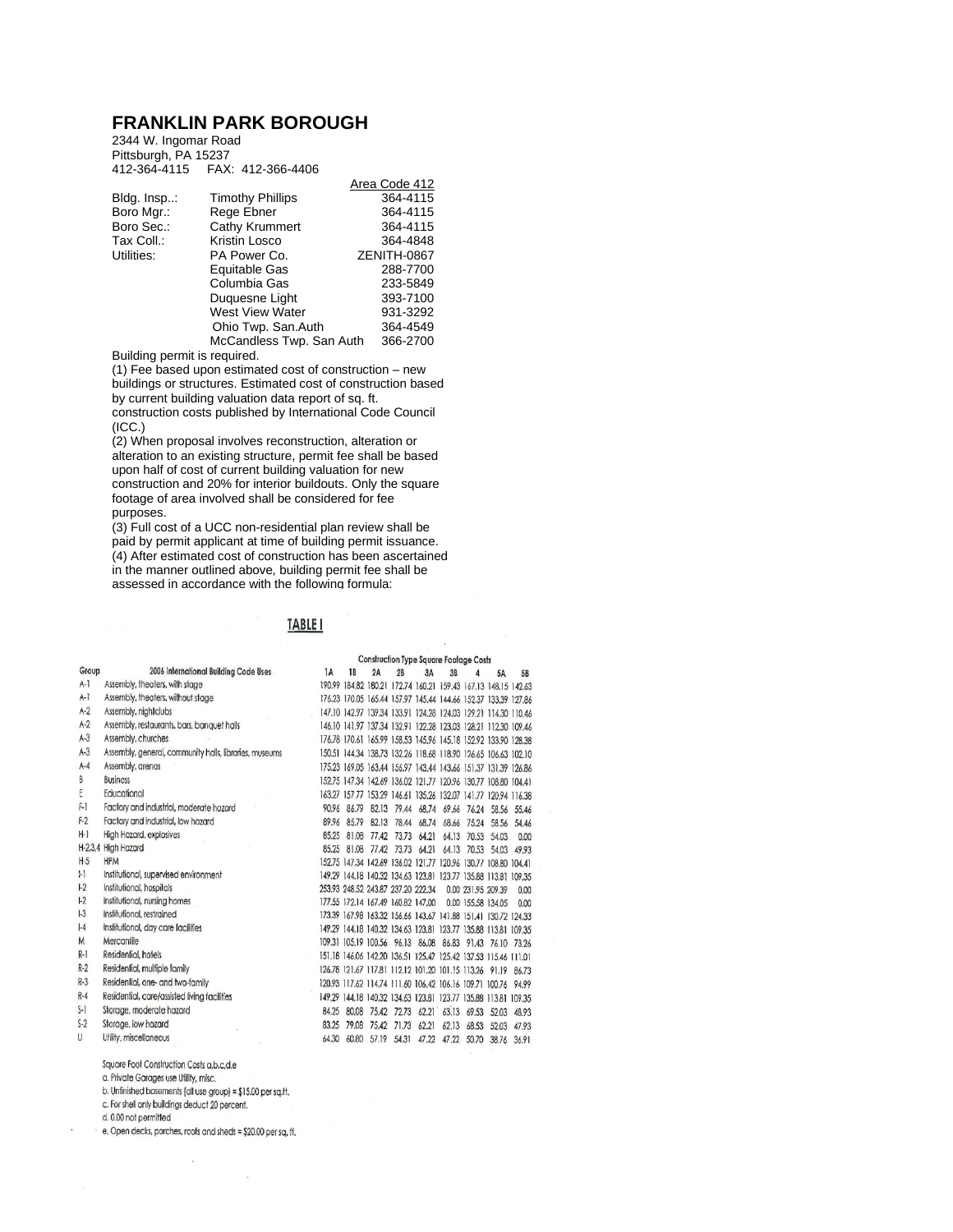| Non-structural construction document review.            |                                                             |                                |
|---------------------------------------------------------|-------------------------------------------------------------|--------------------------------|
| <b>IBC Occupancy Classification</b>                     | $0 - 15,000$ sq. ft.                                        | Fee                            |
| B, E, M, R-2, R-2<br>R-4 and townhouses >15,000 sq. ft. |                                                             | \$0.03/sq. ft.<br>\$1200.00    |
|                                                         |                                                             | +\$0.05/sq. ft.                |
| A, I, H                                                 | Up to and including                                         |                                |
|                                                         | 10,000 sq. ft.                                              | \$0.10/sq.ft.                  |
|                                                         | >10,000 sq. ft.                                             | $$1,000.00+$                   |
|                                                         |                                                             | \$0.06/sq.ft.                  |
| F, S, U                                                 | Up to and including                                         |                                |
|                                                         | 20,000 sq. ft.<br>>20,000 sq. ft.                           | \$0.05/sq. ft.<br>$$1,000.00+$ |
|                                                         |                                                             | \$0.03/sq. ft.                 |
| Minimum fee:                                            |                                                             | \$250.00                       |
| <b>Fire Protection</b>                                  |                                                             |                                |
| Fire Suppression:                                       | \$125.00+\$0.50/sprinkler head.                             |                                |
| Add \$100.00/standpipe if applicable.                   |                                                             |                                |
| Commercial cooking systems:                             |                                                             | \$300.00/system                |
| Fire detection:                                         | Separate sub-code reviews, (mechanical, plumbing, etc.)     | \$125.00+\$0.50/device         |
|                                                         |                                                             | \$125.00/hour                  |
|                                                         | Preliminary review is calculated at 25% of total review fee |                                |
| and is credited to the final review fee.                |                                                             |                                |
|                                                         | Electrical permit fees (other than residential)             |                                |
|                                                         | All switches, luminaries and receptacles to be counted as   |                                |
| outlets.                                                |                                                             |                                |
| <b>Rough Wire Inspection</b><br>1-25 outlets            |                                                             | \$13.50                        |
|                                                         | For each additional 10 outlets or fraction                  | 3.00                           |
| <b>Finish Inspection</b>                                |                                                             |                                |
| 1-25 outlets                                            |                                                             | 13.50                          |
| Each additional 10 outlets or fraction                  |                                                             | 6.00                           |
| <b>Equipment - Appliances</b>                           |                                                             |                                |
| Outlet for single unit of 15 kw or less                 |                                                             | 12.00                          |
| Each additional outlet of 15 kw or less                 |                                                             | 4.50                           |
|                                                         |                                                             |                                |
|                                                         | Motors, Generators, Transformers, Central Heating, Duc      |                                |
| Welders.                                                | Heaters, Air Conditioning, Electrical Furnaces and          |                                |
|                                                         | Fractional HP KW or KVA to 1 HP < KW or KVA each: \$13.00   |                                |
| 1HP, KW or KVA to 3 HP, KW or KVA:                      |                                                             | 7.50                           |
| 4HP, KW or KVA to 7 HP, KW or KVA                       |                                                             | 11.00                          |
|                                                         | 7 1/2 HP, KW or KVA to 29 HP, KW or KVA                     | 13.50                          |
|                                                         | 30 HP, KW or KVA to 49 HP, KW or KVA                        | 21.50                          |
|                                                         | 50 HP, KW or KVA to 74 HP, KW or KVA                        | 27.00                          |
|                                                         | 75 HP, KW or KVA to 199 HP, KW or KVA                       | 54.00<br>107.50                |
| Over 500 HP, KW or KVA                                  | 200 HP, KW or KVA to 500 HP, KW or KVA                      | 135.00                         |
|                                                         | Over 600 volts - add \$100.00 category.                     |                                |
| <b>Feeders or Sub-panels</b>                            |                                                             |                                |
| Nor over 200 AMP                                        |                                                             | 12.50                          |
| Over 200 AMP to 400 AMP                                 |                                                             | 17.50                          |
| Over 400 AMP to 600 AMP<br>Over 600 AMP to 1600 AMP     |                                                             | 22.50                          |
| Over 1600 AMP                                           |                                                             | 50.00<br>67.50                 |
| Over 600 volts, add \$100.00/category.                  |                                                             |                                |
| <b>Modular and mobile homes</b>                         |                                                             |                                |
| Modular - service and outlets                           |                                                             | 37.50                          |
|                                                         | Mobile service including feeder or receptacle               | 30.00                          |
| Feeder or power cord only                               |                                                             | 27.50                          |
| Not over 150 AMP                                        | Service - meter equipment up to 600 volts                   | 25.00                          |
| Over 150 AMP to 200 AMP                                 |                                                             | 27.50                          |
| Over 200 AMP to 400 AMP                                 |                                                             | 37.50                          |
| Over 400 AMP to 600 AMP                                 |                                                             | 47.50                          |
| Over 600 AMP to 1200 AMP                                |                                                             | 100.00                         |
| Over 1200 AMP to 1600 AMP                               |                                                             | 112.50                         |
| Over 1600 AMP to 2000 AMP<br>Over 2000 AMP to 3000 AMP  |                                                             | 137.50<br>162.50               |
| Over 3000 AMP<br>Ground fault protected services add    |                                                             | 200.00                         |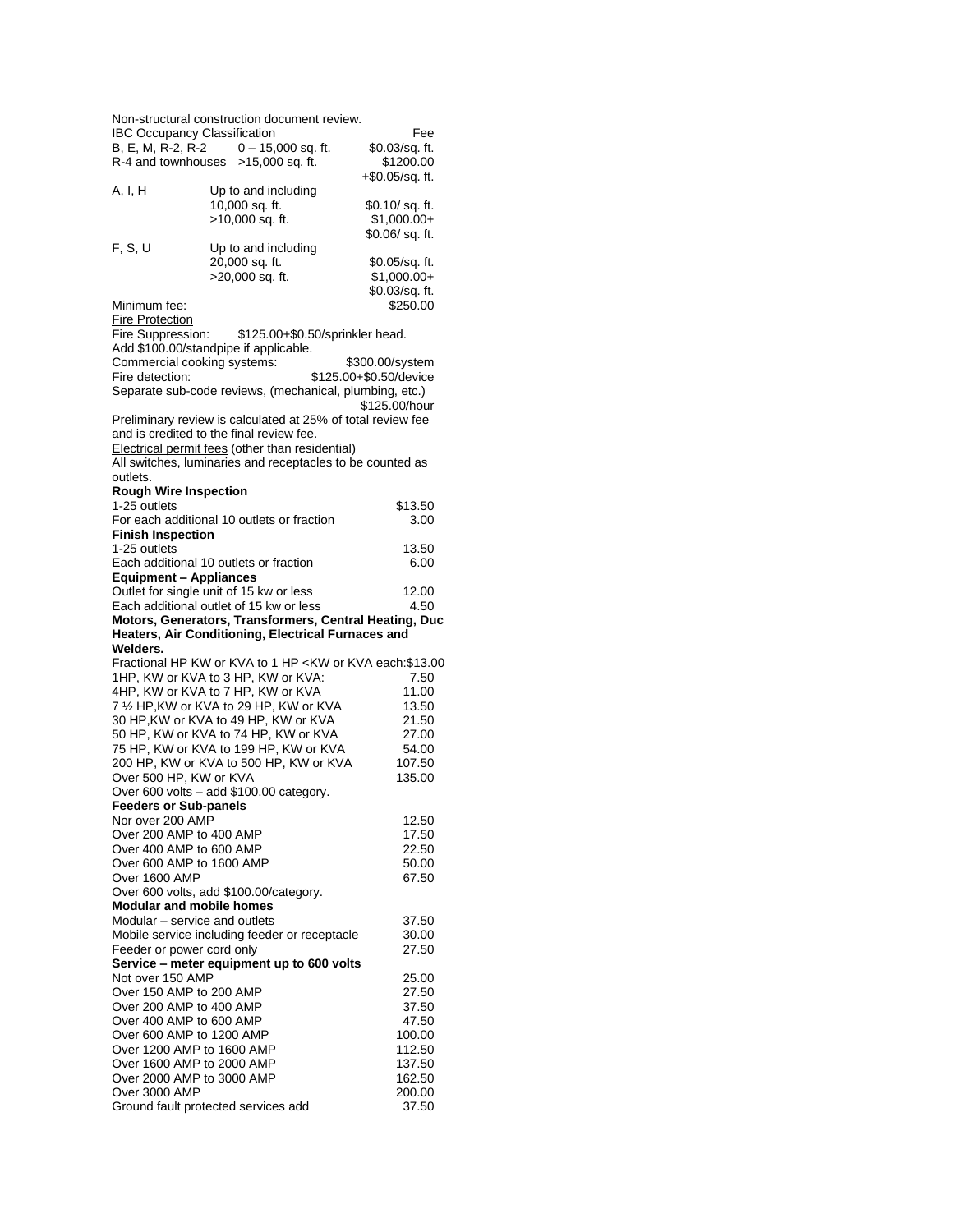| Over 600 volts add                                                                                                     | 50.00/category           |
|------------------------------------------------------------------------------------------------------------------------|--------------------------|
| Services extending 1 meter                                                                                             | 5.00 each                |
| Primary transformers, vaults, enclosures, sub-stations.<br>Not over 200 KVA                                            | \$100.00                 |
| Over 200 KVA to 500 KVA                                                                                                | 125.00                   |
| Over 500 KVA to 1000 KVA                                                                                               | 150.00                   |
| Over 1000KVA                                                                                                           | 175.00                   |
| <b>Signaling systems</b>                                                                                               |                          |
| Burglar alarms, fire alarms, fire suppression alarms, smoke<br>detectors, telemetering (telephones or CATV outlets are |                          |
| each separate systems)                                                                                                 |                          |
| System and 1" 15 devices                                                                                               | \$27.50                  |
| Each additional 10 devices or fraction                                                                                 | 3.00                     |
| Signs (incandescent, fluorescent and neon)                                                                             |                          |
| 1" sign (per occupancy)<br>Each additional sign (per occupancy)                                                        | \$27.50<br>4.50          |
| <b>Outline Lighting</b>                                                                                                |                          |
| 1" transformer                                                                                                         | \$27.50                  |
| Each additional transformer                                                                                            | 4.50                     |
| <b>Swimming Pools</b>                                                                                                  |                          |
| Bonding<br>Equipment wiring (residential only)                                                                         | \$30.00<br>32.50         |
| (commercial by fee schedule)                                                                                           |                          |
| Fee Schedule (Residential)                                                                                             |                          |
| *Flat rate schedule                                                                                                    |                          |
| Single family dwelling<br>Not over 200 AMP service                                                                     | \$62.50                  |
| 2 Family                                                                                                               | 75.00                    |
| Over 2 family - 1st 2 units each                                                                                       | 35.00                    |
| Each additional dwelling unit                                                                                          | 20.00                    |
| Townhouses, each                                                                                                       | 30.00                    |
| Alterations and additions service and<br>25 outlets or less                                                            | 50.00                    |
| *Add service equipment                                                                                                 |                          |
| Single family dwellings with over 200 AMP service apply flat                                                           |                          |
| rate schedule + equipment, appliances and motor schedule.                                                              |                          |
| Dwelling with a spa, hot tub, hydromassage tub, sauna, etc.                                                            |                          |
| Apply flat rate schedule + \$12.50 for each item.<br>Electrical permit training fee (res. & non-res.)                  | \$4.00                   |
| Building Code Board of Appeals Application Fees:                                                                       |                          |
| Residential                                                                                                            | \$200.00                 |
| Non-Residential                                                                                                        | 350.00                   |
| <b>Fire Prevention</b><br>Fire Prevention Systems: The full cost of the BOCA plan                                      |                          |
| review for a fire prevention system review shall be paid by                                                            |                          |
| the permit applicant at time of permit issuance.                                                                       |                          |
| Sprinkler systems, fire alarms, and related fire safety devices                                                        |                          |
| annual testing on existing buildings:                                                                                  | \$25.00                  |
| Enlargement, repair and new installations not including<br>commercial kitchen exhaust suppression systems. Permits     |                          |
| issued by building official.                                                                                           |                          |
| 10 Sprinkler heads or less                                                                                             | \$50.00                  |
| 11 sprinkler heads or more                                                                                             | 100.00                   |
| Installation of commercial kitchen exhaust                                                                             |                          |
| Suppression systems:<br>Burning permits:                                                                               | 75.00                    |
| Land clearing by air curtain destructor:                                                                               | \$50.00/day              |
| Other burning permits                                                                                                  | 10.00                    |
| Fire prevention permits - airports, hangars, heliports,                                                                |                          |
| Helistops:                                                                                                             | 50.00/year               |
| Application of flammable finishes<br>(commercial operation):                                                           | \$50.00/year             |
| Dry cleaning operations:                                                                                               |                          |
| 5-150 gal. chemical used for cleaning:                                                                                 | \$50.00/year             |
| 150 gallons or more:                                                                                                   | 100.00/year              |
| Places of assembly and education:<br>Services stations & garages:                                                      | 25.00/year<br>50.00/year |
| Compressed gases                                                                                                       | 150.00/year              |
| Cryogenic liquid                                                                                                       | 150.00/year              |
| Hazardous petroleum gases                                                                                              | 150.00/year              |